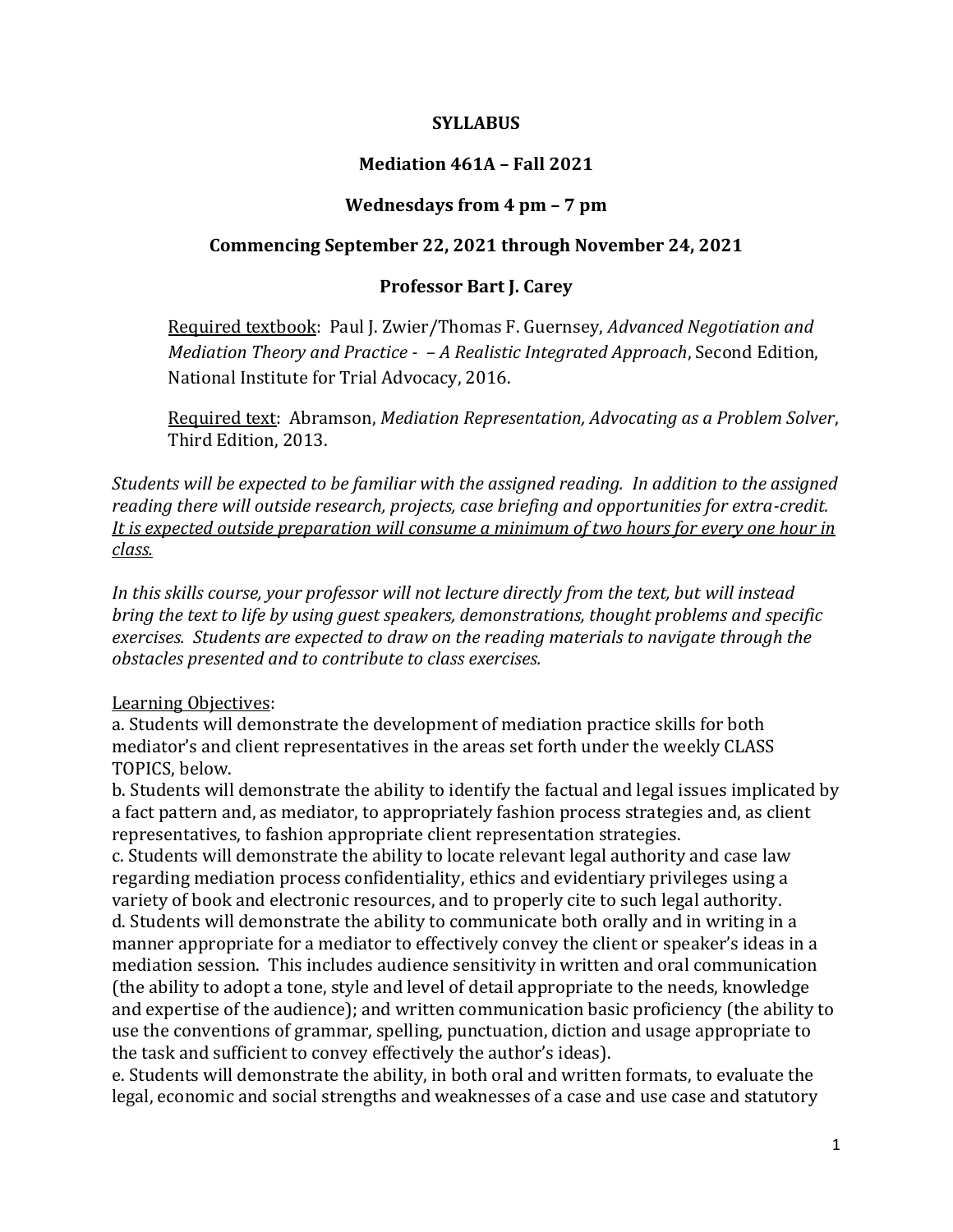authority as well as public policy to persuade others. Making policy-based arguments includes the ability to identify and evaluate the public policies of a precedent case or rule and their implications, and be able to assert such appropriate arguments to support a particular application or distinction of a precedent case to a legal controversy or a particular resolution of the application of a rule to the legal controversy.

f. Students will demonstrate an awareness of clients' needs and goals, including a sensitivity to clients' background and circumstances (including, but not limited to, socioeconomic, gender, race, ethnicity, educational, disability and/or religious background(s)), the ability to make decisions that reflect an appropriate focus on those needs and goals, and awareness that cultural issues may affect the relevance of facts and application of the law.

g. Students will demonstrate the ability to identify ethical issues in mediation practice contexts and make appropriate decisions to resolve such issues.

Grades: This is a skills course with an emphasis on demonstrating knowledge and application of the principles of mediation. Class time will be devoted to learning both the theory and application of mediation through lectures, in-class exercises, role playing, and debriefing and analysis of challenging issues. Being present and actively engaged in discussions is required. One half [50%] of your grade will be based upon in-class participation, which includes the end-of- semester 'mock mediations,' with your roleplaying both 'mediators' and 'clients'. There will also be a take home final exam which will count for the remaining one half [50%] of your final grade.

Extra Credit: It is the professor's practice in this class to offer learning opportunities by which students can earn extra credit. Such opportunities will be assigned as agreed in advance, between each student and the professors.

Absence Policy: This skills class puts a premium on *actually being present and participating in discussions. Therefore, overall participation is one half of your grade and attendance is a percentage of the participation grade. In a 30 hour course, up to 3 hours absence [one evening] may not affect your overall participation grade, and thus will not be counted against the percentage attributable to attendance. More than 3 hours absence, however, must be excused by your professor. Caveat: Even a 3 hour absence may significantly affect your participation grade in other ways, e.g., your participation in the mock mediation, which will be important to your overall participation grade. Please work with your Professors regarding any anticipated absences.* 

## Week #1 READING:

- Paul J. Zwier/Thomas F. Guernsey, *Advanced Negotiation and Mediation Theory and Practice - – A Realistic Integrated Approach*, Second Edition, National Institute for Trial Advocacy, 2016. CHAPTER ONE
- Abramson, *Mediation Representation, Advocating as a Problem Solver*, Third Edition, 2013, Introduction and Chapter 1.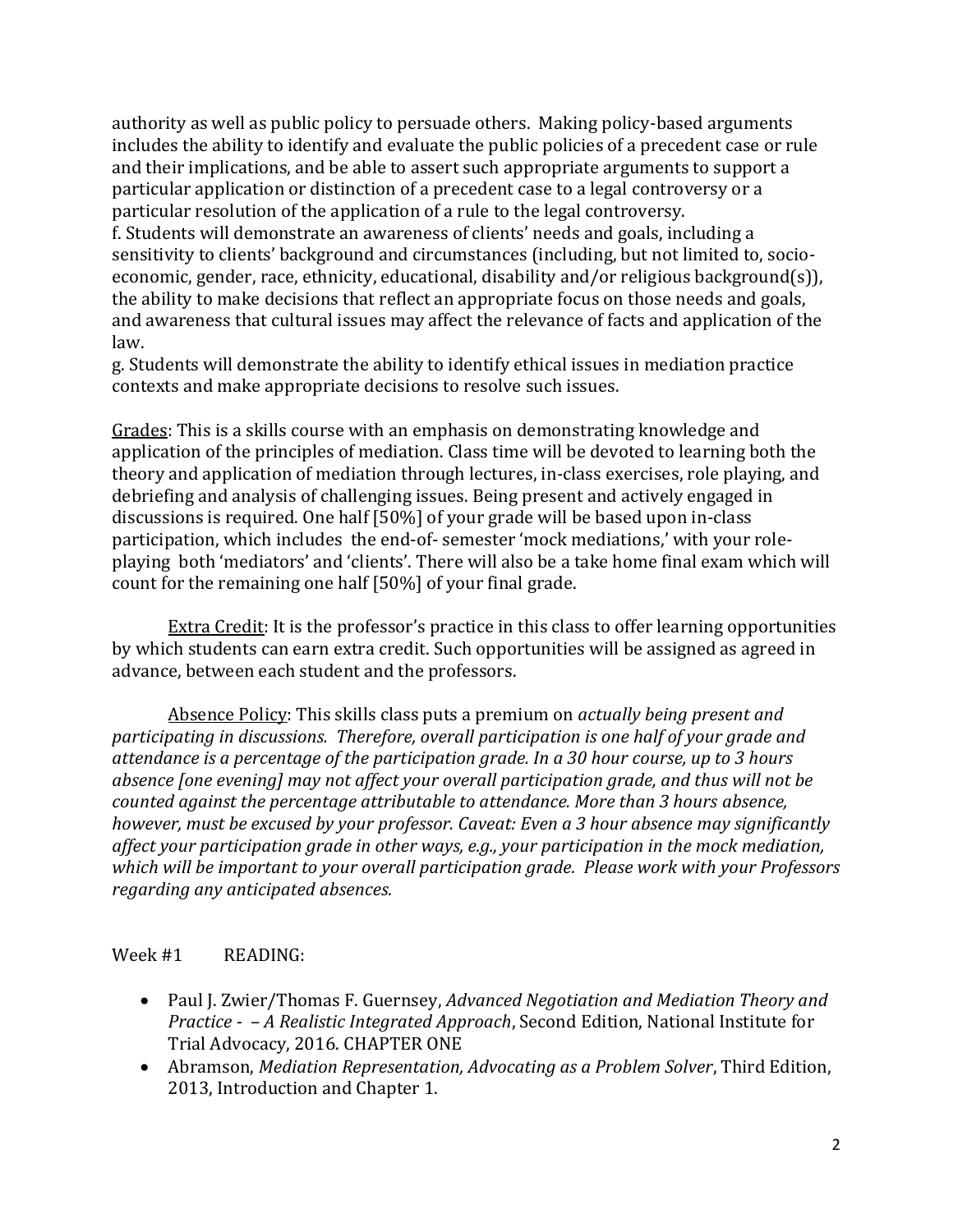Handouts from other texts/sources as provided in class

 CLASS TOPICS: Importance of class participation/Introduction to Processes Different negotiation approaches

- positional or evaluative approach
- integrative or facilitative approach
- application of approaches to Family Law vs. Business Law
- focus on role of "advocate" in mediation as well as the mediator's role

# Week #2 READING:

- Paul J. Zwier/Thomas F. Guernsey, *Advanced Negotiation and Mediation Theory and Practice - – A Realistic Integrated Approach*, Second Edition, National Institute for Trial Advocacy, 2016. CHAPTERS TWO and THREE
- Abramson, *Mediation Representation, Advocating as a Problem Solver*, Third Edition, 2013, Introduction and Chapter 2.
- Handouts from other texts/sources as provided in class

CLASS TOPICS: Structure and Stages of Mediation

- Considerations of social context/traps
- Psychological considerations/traps
- Tactics/Biases
- Considerations regarding the roles of Lawyers in mediation

# Week #3 READING:

- Paul J. Zwier/Thomas F. Guernsey, *Advanced Negotiation and Mediation Theory and Practice - – A Realistic Integrated Approach*, Second Edition, National Institute for Trial Advocacy, 2016. CHAPTER FOUR
- Abramson, *Mediation Representation, Advocating as a Problem Solver*, Third Edition, 2013, Introduction and Chapter 3.
- Handouts from other texts/sources as provided in class

CLASS TOPICS: Preparing to mediate positional and integrated models

- Psychology
- Goals, Interests and Concerns
- Basic Planning Considerations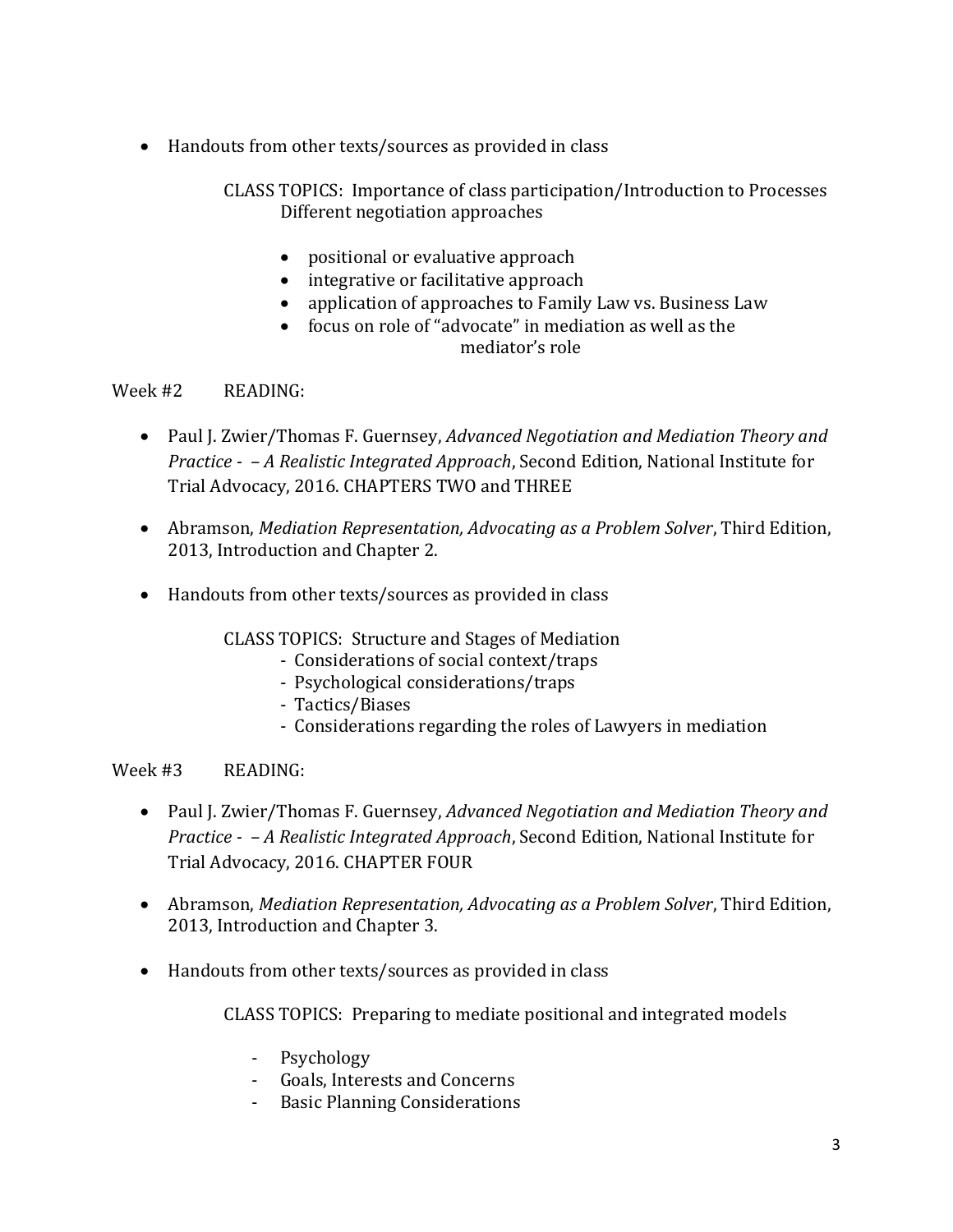- Convening the Parties/ Commitment
- Joint v. Caucus Sessions
- Framing/Reframing/Looping
- The Problem to Solve
- Whose Problem to Solve?

Week #4 READING:

 Paul J. Zwier/Thomas F. Guernsey, *Advanced Negotiation and Mediation Theory and Practice - – A Realistic Integrated Approach*, Second Edition, National Institute for Trial Advocacy, 2016. CHAPTERS SEVEN

Abramson, *Mediation Representation, Advocating as a Problem Solver*, Third Edition, 2013, Introduction and Chapter 4.

Handouts from other texts/sources as provided in class

CLASS TOPICS: Basics of working at the table

- Offer/Counteroffer
- Justifications and Persuasion
- Objective v. Subjective Factors
- Tactics, Good and Bad
- Apologies
- Interests and Meaning
- Going below the line

SPRING BREAK WEEK: March 12 – 17, 2016

Week  $# 5$  READING:

- Paul J. Zwier/Thomas F. Guernsey, *Advanced Negotiation and Mediation Theory and Practice - – A Realistic Integrated Approach*, Second Edition, National Institute for Trial Advocacy, 2016. CHAPTERS FIVE and SIX
- Abramson, *Mediation Representation, Advocating as a Problem Solver*, Third Edition, 2013, Introduction and Chapter 5.
- Handouts from other texts/sources as provided in class

CLASS TOPICS: Gathering & Sharing Information – How, with Whom & Why

- Goals, Interests & Concerns
- Gathering Information
- Questions
- Impediments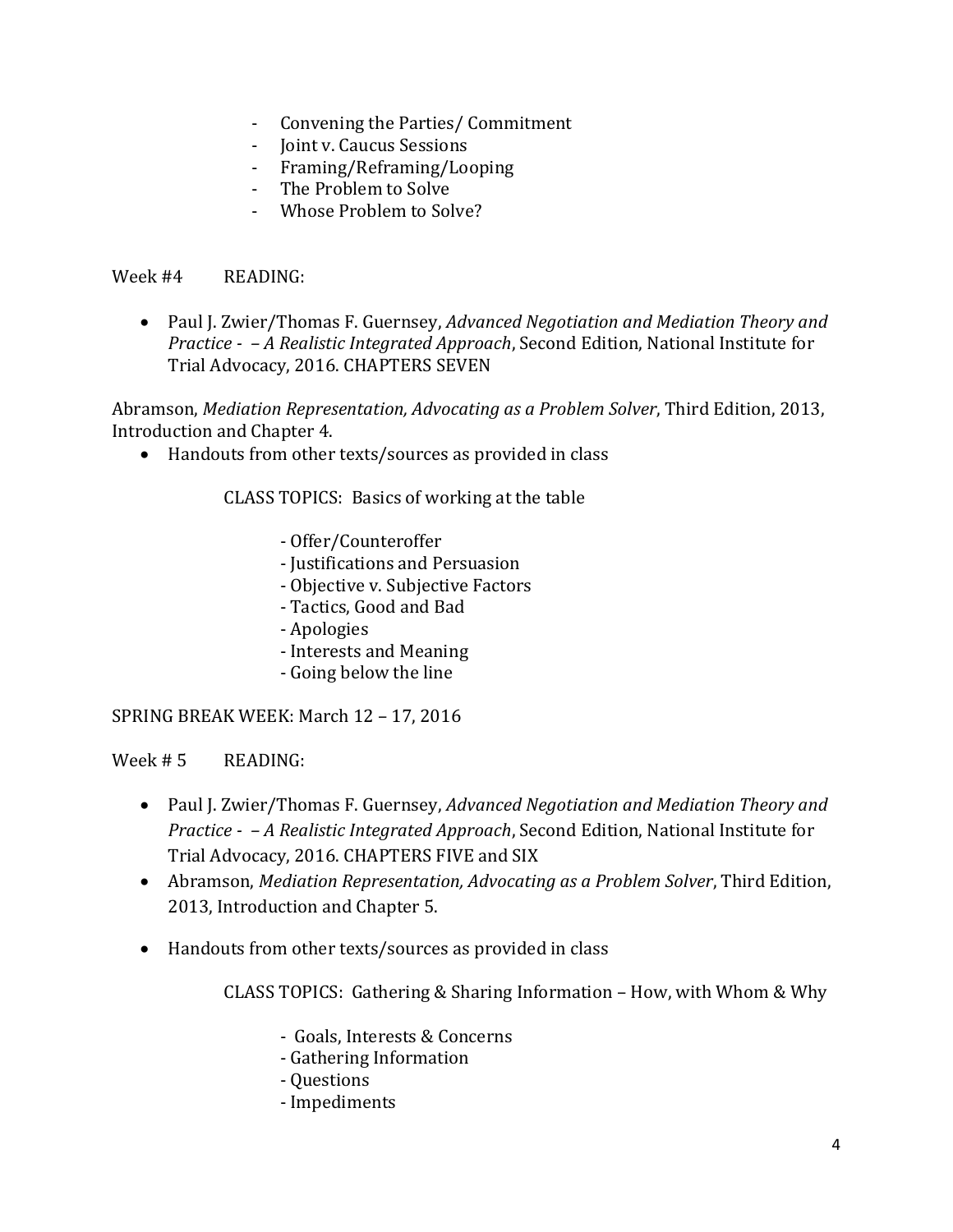- Role of Motivation
- Shifting Perspectives
- Right –Wrong Trap
- Mediator' Frame

## Week #6 READING:

 Paul J. Zwier/Thomas F. Guernsey, *Advanced Negotiation and Mediation Theory and Practice - – A Realistic Integrated Approach*, Second Edition, National Institute for Trial Advocacy, 2016. CHAPTER NINE

Abramson, *Mediation Representation, Advocating as a Problem Solver*, Third Edition, 2013, Introduction and Chapter 6

Handouts from other texts/sources as provided in class

CLASS TOPICS: Negotiators and Mediators

- An Integrated Approach
- Specific Problems
- Social Science
- Mediator Proposals
- The Role of the Law
- To Caucus or Not to Caucus

## Week # 7 READING:

 Paul J. Zwier/Thomas F. Guernsey, *Advanced Negotiation and Mediation Theory and Practice - – A Realistic Integrated Approach*, Second Edition, National Institute for Trial Advocacy, 2016. CHAPTERS TEN and ELEVEN

Abramson, *Mediation Representation, Advocating as a Problem Solver*, Third Edition, 2013, Introduction and Chapter 7.

Handouts from other texts/sources as provided in class

CLASS TOPICS: Complexities and the Power of Neutrality

- Positive Neutrality
- Lawyers
- Past as Prelude
- Validation
- Emotions and Neutrality
- Mutuality
- Creating Value and Options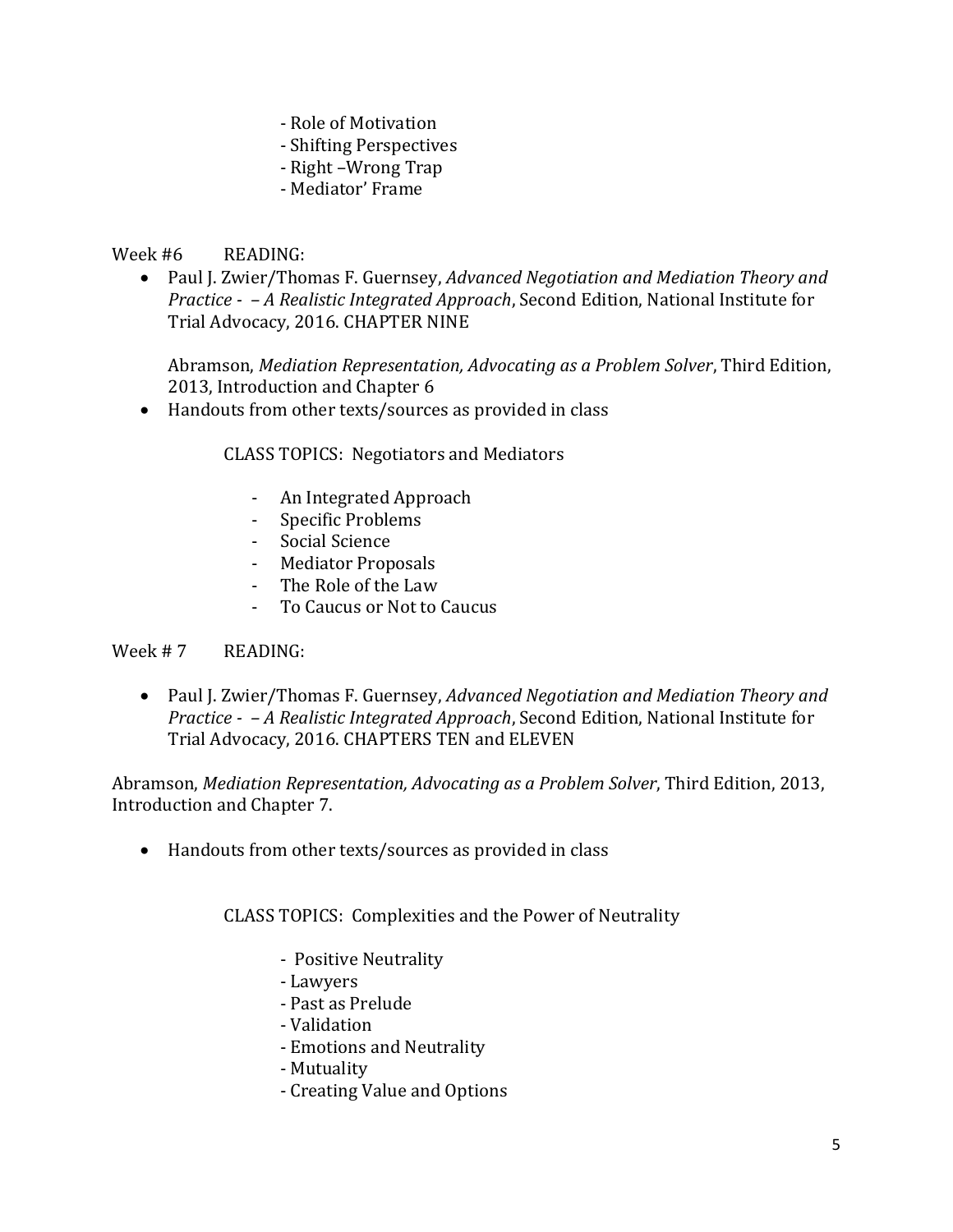Week #8 READING:

 Paul J. Zwier/Thomas F. Guernsey, *Advanced Negotiation and Mediation Theory and Practice - – A Realistic Integrated Approach*, Second Edition, National Institute for Trial Advocacy, 2016. CHAPTER TWELVE

Abramson, *Mediation Representation, Advocating as a Problem Solver*, Third Edition, 2013, Introduction and Chapter 8.

Handouts from other texts/sources as provided in class

CLASS TOPICS: Settlement and Ethics

- Creating settlement proposals
- Experts
- Testing Proposals
- Mediator Proposals
- Acceptance/Closure
- Ethics

deliver opening statements (role play) in joint session

- enlist mediator's support
- Week #9 NO READING: Mock Mediations

CLASS TOPICS: Mock Mediations

Week #10 NO READING.

CLASS TOPICS: Mock Mediations.

FINAL EXAMS: Take Home Exams Handed out at end of class.

## **DISABILITY SERVICES STATEMENT:**

**Western State College of Law provides accommodations to qualified students with disabilities. The Disabilities Services Office assists qualified students with disabilities in acquiring reasonable and appropriate accommodations and in supporting equal access to services, programs, and activities at Western State College of Law.**

**To seek reasonable accommodations, a student must contact Senior Assistant Dean Donna Espinoza, Student Services Director and Disabilities Services Coordinator, whose office is in the Students Services Suite. Dean Espinoza's phone number and email address are: (714) 459-1117; [despinoza@wsulaw.edu.](mailto:despinoza@wsulaw.edu) When seeking accommodations, a student should notify Dean Espinoza of her or his specific limitations and, if known, her or his specific requested accommodations. Students**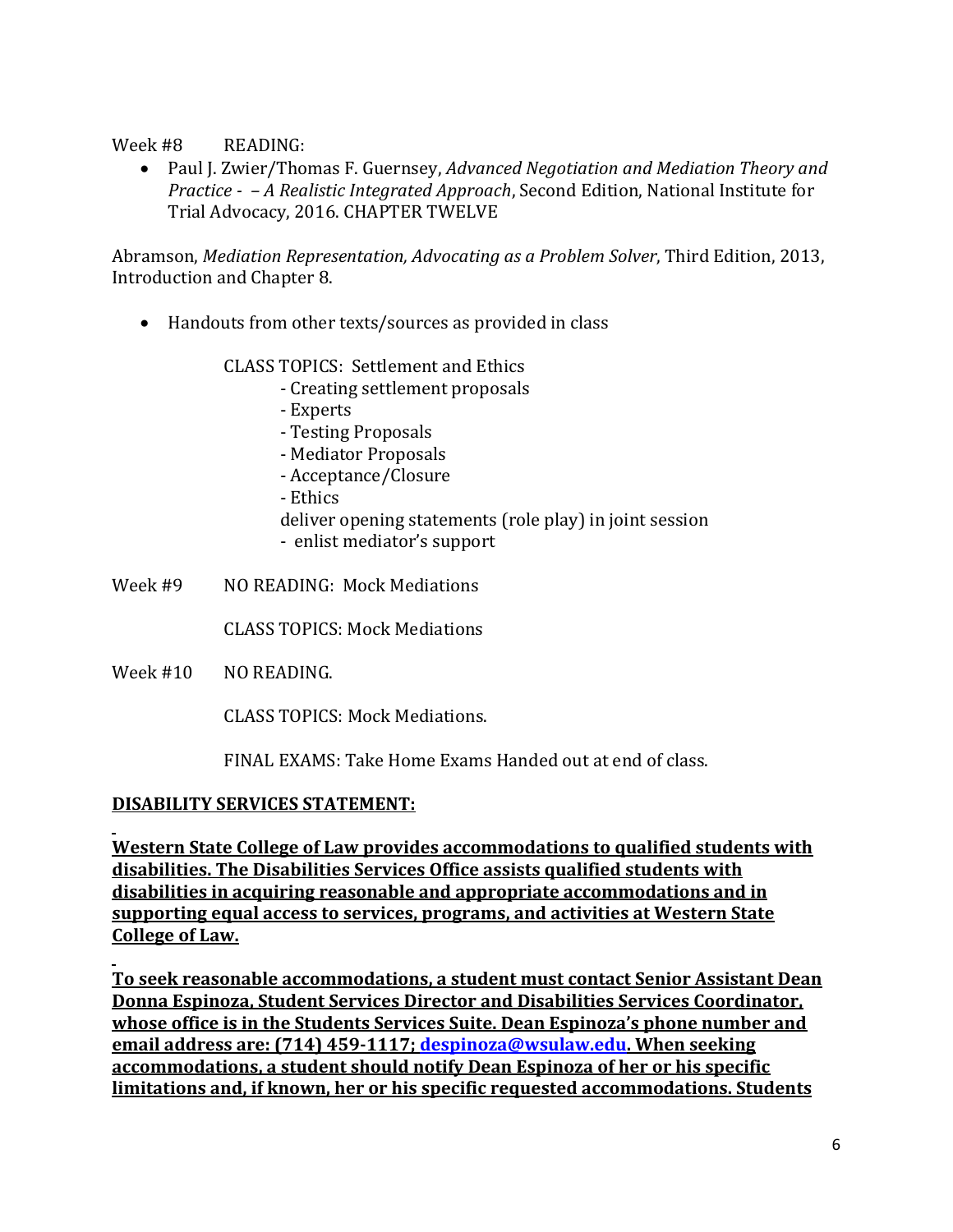**who seek accommodations will be asked to supply medical documentation of the need for accommodation. Classroom accommodations are not retroactive but are effective only upon the student sharing approved accommodations with the instructor or professor. Therefore, students are encouraged to request accommodations as early as feasible with Dean Espinoza to allow for time to gather necessary documentation. If you have a concern or complaint in this regard, please notify Dean Espinoza; or please notify Dean Allen Easley at [aeasley@wsulaw.edu](mailto:aeasley@wsulaw.edu) or (714) 459-1168. Complaints will be handled in accordance with the College of Law's "Policy against Discrimination and Harassment."**

# **Western State College of Law – Programmatic Learning Outcomes**

**Western State College of Law's curriculum is designed so that every student achieves a level of competency prior to graduation in each of the eight Programmatic Learning Outcomes listed below:**

**(1)Doctrinal Knowledge**

**Students will demonstrate knowledge of substantive and procedural law in the core curriculum subjects, including Contracts, Criminal Law, Criminal Procedure, Torts, Real Property, Business Association, Evidence, Civil Procedures, Constitutional Law, Estates, Community Property, Remedies, and Professional Responsibility.** 

## **(2)Practice Skills**

**Students will demonstrate the development of other law practice skills. Each student's chosen outcomes within this category will be varied based on the student's particular interests, coursework and work experiences. They may include, but are not limited to, the following topics: oral presentation and advocacy; interviewing; counseling; client service and business development; negotiations, mediation, arbitration, or other alternate dispute resolution methods; advanced legal research and writing (excluding purely academic papers and the first four units earned in introductory first-year legal research and writing class); applied legal writing such as drafting contracts, pleadings, other legal instruments; law practice management or the use of technology in law practice; cultural competency; collaboration or project management; financial analysis, such as accounting, budgeting project management, and valuation; cost benefit analysis in administrative agencies; use of technology, data analyses, or predictive coding; business strategy and behavior; pretrial preparation, fact investigation, such as discovery, e-discovery, motion practice, assessing evidence, or utilizing experts; trial practice; professional civility and applied ethics; a law clinic that includes a classroom component; or a legal externship that includes a classroom component.** 

# **(3)Legal Analysis**

**Students will demonstrate the ability to identify the factual and legal issues implicated by a fact pattern and to appropriately use cases (including identifying the salient features of an appropriate precedent case, identifying legally significant similarities or differences between the precedent case and a fact pattern and**